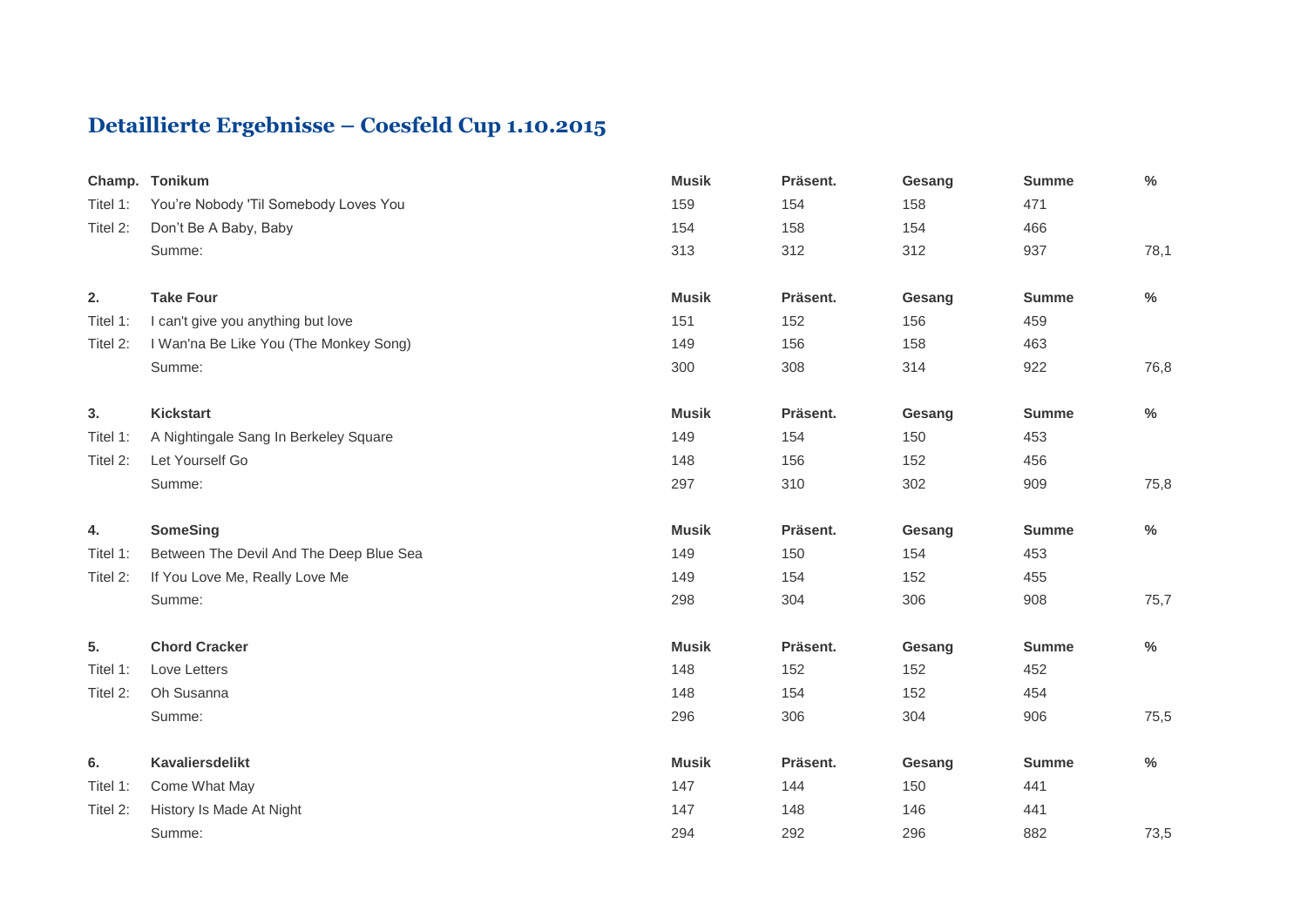| 7.       | Liedhaber                          | <b>Musik</b> | Präsent. | Gesang | <b>Summe</b> | $\%$ |
|----------|------------------------------------|--------------|----------|--------|--------------|------|
| Titel 1: | She                                | 144          | 144      | 148    | 436          |      |
| Titel 2: | Can't Take My Eyes Off Of You      | 143          | 148      | 146    | 437          |      |
|          | Summe:                             | 287          | 292      | 294    | 873          | 72,8 |
|          |                                    |              |          |        |              |      |
| 8.       | <b>Connections</b>                 | <b>Musik</b> | Präsent. | Gesang | <b>Summe</b> | $\%$ |
| Titel 1: | Swanee                             | 142          | 146      | 144    | 432          |      |
| Titel 2: | Come What May                      | 145          | 142      | 146    | 433          |      |
|          | Summe:                             | 287          | 288      | 290    | 865          | 72,1 |
| 9.       | <b>Mission Possible</b>            | <b>Musik</b> | Präsent. | Gesang | <b>Summe</b> | $\%$ |
| Titel 1: | Back In The Old Routine            | 146          | 146      | 140    | 432          |      |
| Titel 2: | Oh! Look At Me Now!                | 146          | 148      | 138    | 432          |      |
|          | Summe:                             | 292          | 294      | 278    | 864          | 72,0 |
|          |                                    |              |          |        |              |      |
| 10.      | <b>New Life</b>                    | <b>Musik</b> | Präsent. | Gesang | <b>Summe</b> | $\%$ |
| Titel 1: | Somethin' About Ya                 | 141          | 138      | 140    | 419          |      |
| Titel 2: | If I Ruled the World               | 143          | 136      | 140    | 419          |      |
|          | Summe:                             | 284          | 274      | 280    | 838          | 69,8 |
| 11.      | <b>Tante Lotti</b>                 | <b>Musik</b> | Präsent. | Gesang | <b>Summe</b> | $\%$ |
| Titel 1: | Ain l• t Misbehavin l•             | 146          | 140      | 142    | 428          |      |
| Titel 2: | Something l · s Comin l · /Tonight | 124          | 144      | 138    | 406          |      |
|          | Summe:                             | 270          | 284      | 280    | 834          | 69,5 |
| 12.      | Klankton                           | <b>Musik</b> | Präsent. | Gesang | <b>Summe</b> | $\%$ |
| Titel 1: | Chances Are                        | 137          | 136      | 142    | 415          |      |
| Titel 2: | Yes Sir That's My Baby             | 137          | 140      | 140    | 417          |      |
|          | Summe:                             | 274          | 276      | 282    | 832          | 69,3 |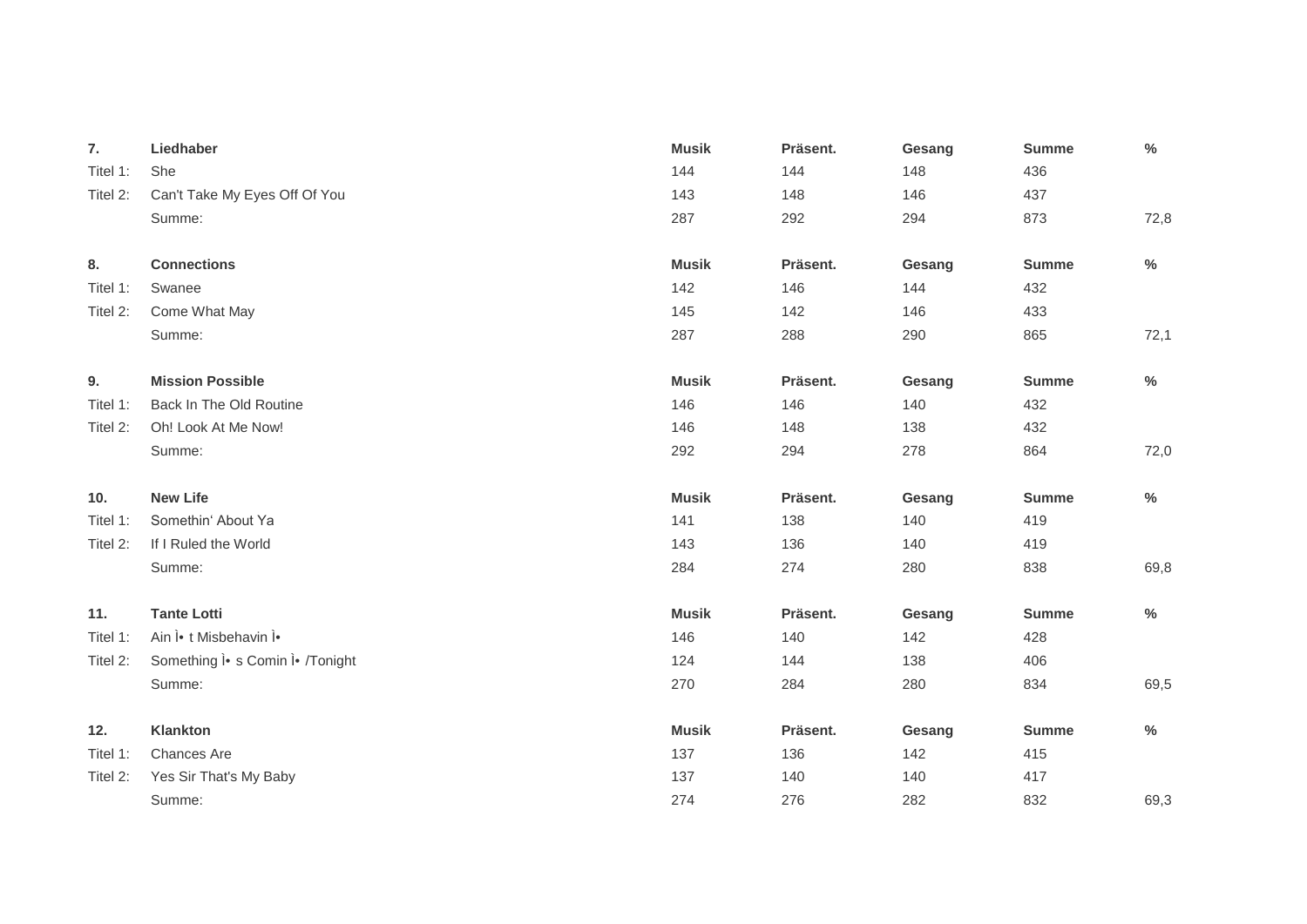| 13.      | Phönix                            | <b>Musik</b> | Präsent. | Gesang | <b>Summe</b> | $\frac{0}{0}$ |
|----------|-----------------------------------|--------------|----------|--------|--------------|---------------|
| Titel 1: | <b>Blue Skies</b>                 | 130          | 130      | 136    | 396          |               |
| Titel 2: | Calendar Girl                     | 128          | 134      | 128    | 390          |               |
|          | Summe:                            | 258          | 264      | 264    | 786          | 65,5          |
| 14.      | <b>Fancy That!</b>                | <b>Musik</b> | Präsent. | Gesang | <b>Summe</b> | $\%$          |
| Titel 1: | You Belong To Me                  | 127          | 138      | 122    | 387          |               |
| Titel 2: | Can't Buy Me Love                 | 126          | 142      | 126    | 394          |               |
|          | Summe:                            | 253          | 280      | 248    | 781          | 65,1          |
| 15.      | Dots 'n Shots                     | <b>Musik</b> | Präsent. | Gesang | <b>Summe</b> | $\%$          |
| Titel 1: | It Had to Be You                  | 124          | 126      | 134    | 384          |               |
| Titel 2: | Hey, Good Lookin'                 | 127          | 130      | 130    | 387          |               |
|          | Summe:                            | 251          | 256      | 264    | 771          | 64,3          |
| 16.      | Rosenkavaliere                    | <b>Musik</b> | Präsent. | Gesang | <b>Summe</b> | $\%$          |
| Titel 1: | It's Only A Paper Moon            | 129          | 118      | 116    | 363          |               |
| Titel 2: | If I love Again                   | 127          | 122      | 116    | 365          |               |
|          | Summe:                            | 256          | 240      | 232    | 728          | 60,7          |
| 17.      | fresh!                            | <b>Musik</b> | Präsent. | Gesang | <b>Summe</b> | $\%$          |
| Titel 1: | I See The Light                   | 121          | 116      | 116    | 353          |               |
| Titel 2: | Fly Me To The Moon                | 119          | 120      | 114    | 353          |               |
|          | Summe:                            | 240          | 236      | 230    | 706          | 58,8          |
| 18.      | <b>The Bees' Knees</b>            | <b>Musik</b> | Präsent. | Gesang | <b>Summe</b> | $\%$          |
| Titel 1: | He Broke My Heart in Three Places | 114          | 110      | 110    | 334          |               |
| Titel 2: | Love Me                           | 116          | 114      | 108    | 338          |               |
|          | Summe:                            | 230          | 224      | 218    | 672          | 56,0          |